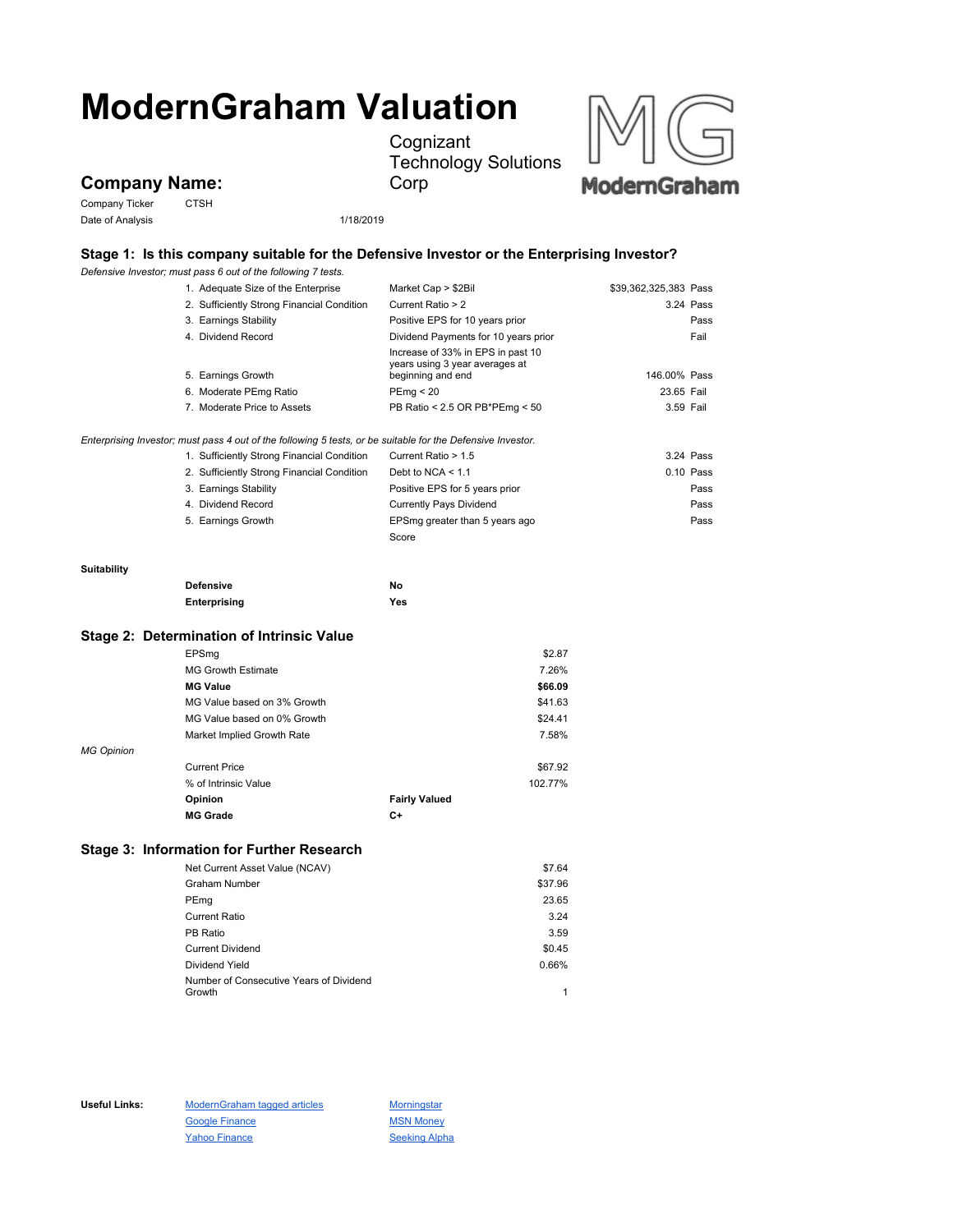#### GuruFocus SEC Filings

| <b>EPS History</b> |        | <b>EPSmg History</b>                 |                  |
|--------------------|--------|--------------------------------------|------------------|
| Next Fiscal Year   |        |                                      |                  |
| Estimate           |        | \$3.53 Next Fiscal Year Estimate     | \$2.87           |
| Dec2017            | \$2.53 | Dec2017                              | \$2.50           |
| Dec2016            | \$2.55 | Dec2016                              | \$2.41           |
| Dec2015            | \$2.65 | Dec2015                              | \$2.24           |
| Dec2014            | \$2.35 | Dec2014                              | \$1.94           |
| Dec2013            | \$2.02 | Dec2013                              | \$1.63           |
| Dec2012            | \$1.72 | Dec2012                              | \$1.36           |
| Dec2011            | \$1.43 | Dec2011                              | \$1.10           |
| Dec2010            | \$1.19 | Dec2010                              | \$0.88           |
| Dec2009            | \$0.89 | Dec2009                              | \$0.67           |
| Dec2008            | \$0.72 | Dec2008                              | \$0.52           |
| Dec2007            | \$0.58 | Dec2007                              | \$0.38           |
| Dec2006            | \$0.39 | Dec2006                              | \$0.26           |
| Dec2005            | \$0.28 | Dec2005                              | \$0.17           |
| Dec2004            | \$0.18 | Dec2004                              | \$0.11           |
| Dec2003            | \$0.11 | Dec2003                              | \$0.07           |
| Dec2002            | \$0.07 | Dec2002                              | \$0.05           |
| Dec2001            |        | \$0.05 Balance Sheet Information     | 9/1/2018         |
| Dec2000            |        | \$0.04 Total Current Assets          | \$8,727,000,000  |
| Dec1999            |        | \$0.02 Total Current Liabilities     | \$2,693,000,000  |
| Dec1998            |        | \$0.03 Long-Term Debt                | \$624,000,000    |
|                    |        | <b>Total Assets</b>                  | \$15,274,000,000 |
|                    |        | Intangible Assets                    | \$4,058,000,000  |
|                    |        | <b>Total Liabilities</b>             | \$4,296,000,000  |
|                    |        | Shares Outstanding (Diluted Average) | 580,000,000      |